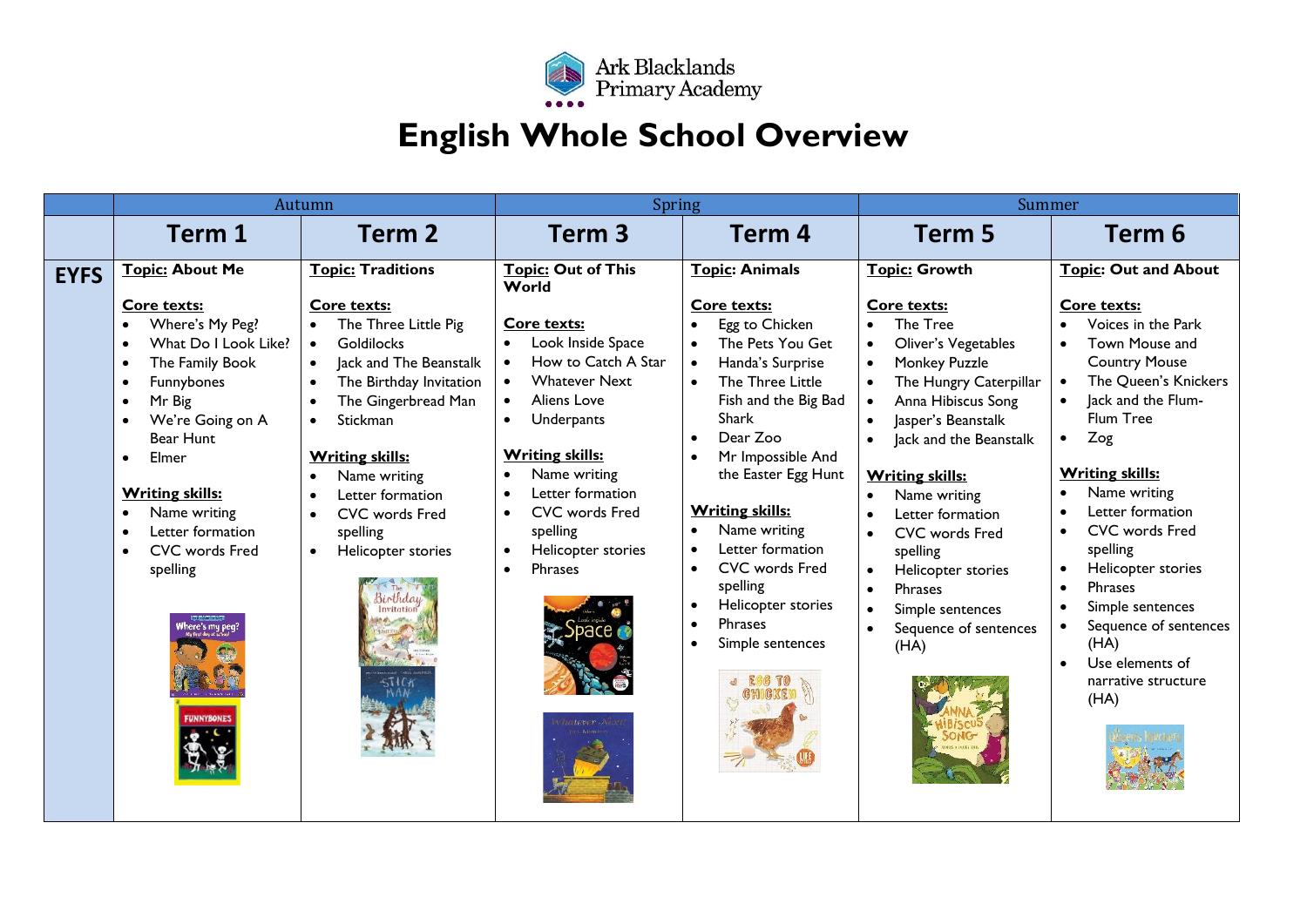| Year         | Topic: All around me                                                                                                                        | <b>Topic: Toys in Time</b>                                                               | <b>Topic: Dinosaur Roar</b>                                                | Topic: Transport and<br><b>Travel (Zoom</b>                  | <b>Topic: United Kingdom</b>                                         | <b>Topic: Commotion in</b><br>the Ocean                                                                              |
|--------------|---------------------------------------------------------------------------------------------------------------------------------------------|------------------------------------------------------------------------------------------|----------------------------------------------------------------------------|--------------------------------------------------------------|----------------------------------------------------------------------|----------------------------------------------------------------------------------------------------------------------|
| $\mathbf{1}$ | <b>Author Focus:</b><br>Various traditional tale<br>authors                                                                                 | <b>Author Focus:</b><br>Mini Grey                                                        | <b>Author Focus:</b><br>Michael Rosen                                      | around)<br><b>Author focus:</b><br>Quentin Blake             | <b>Author Focus:</b><br>Mary Hedderwick                              | <b>Author Focus:</b><br>Sarah Roberts                                                                                |
|              | Core text: Trilogy:<br>The Three little pigs and<br>alternative versions (Three<br>little wolves and the big<br>bad pig, and The real Story | Core text:<br><b>Traction Man and The</b><br>Toymaker (Martin Waddell)                   | <b>Core Text:</b><br>We're Going on a Bear<br>Hunt                         | Core text:<br>Mrs Armitage On<br>Wheels                      | Core text:<br>Katie Morag Island Stories                             | <b>Core Text:</b><br>Someone Swallowed<br><b>Stanley</b>                                                             |
|              | of the 3 little Pigs by A.<br>Wolf.<br><b>Fiction Focus</b>                                                                                 | <b>Fiction Focus-</b><br>Report in the form of a<br>$\bullet$<br>letter                  | <b>Fiction Focus:</b><br>$3$ -part story $-$<br>$\bullet$<br>Dinosaur hunt | <b>Fiction Focus:</b><br>Character Flaw                      | <b>Fiction Focus:</b><br>Mythical tale - Loch<br><b>Ness Monster</b> | <b>Fiction Focus:</b><br>Journey story                                                                               |
|              | Narrative story<br><b>Non-Fiction Focus:</b><br>Recount about real                                                                          | <b>Non-Fiction Focus:</b><br>Instructions - how to<br>$\bullet$<br>make a toy<br>Poetry: | <b>Non-Fiction Focus:</b><br>Instructions<br>$\bullet$<br>Poetry:          | focus<br><b>Non-Fiction Focus:</b><br><b>Discussion Text</b> | <b>Non-Fiction Focus:</b><br>Persuasive leaflet -<br>Come to the UK  | <b>Non-Fiction Focus:</b><br><b>Fiction Focus:</b><br>Explanation text-<br>$\bullet$<br>recycling<br>Recount: School |
|              | events<br>Poetry:<br>Acrostic poems                                                                                                         | Shape poem<br>(Christmas tree/star)                                                      | Dinosaur poem                                                              | Poetry:<br><b>Riddles</b>                                    | Poetry:<br>N Ireland-<br>$\bullet$<br>shanty/rhyming poem            | trip/visitor<br>Poetry:<br>From to poems                                                                             |
|              |                                                                                                                                             |                                                                                          | We're Going on<br>a Bear Hunt                                              | Auentin Blake<br>MRS ARMITAGE<br>ON WHEELS                   | Katie Morag<br><b>Island Stories</b><br>Minist Hedderwick            |                                                                                                                      |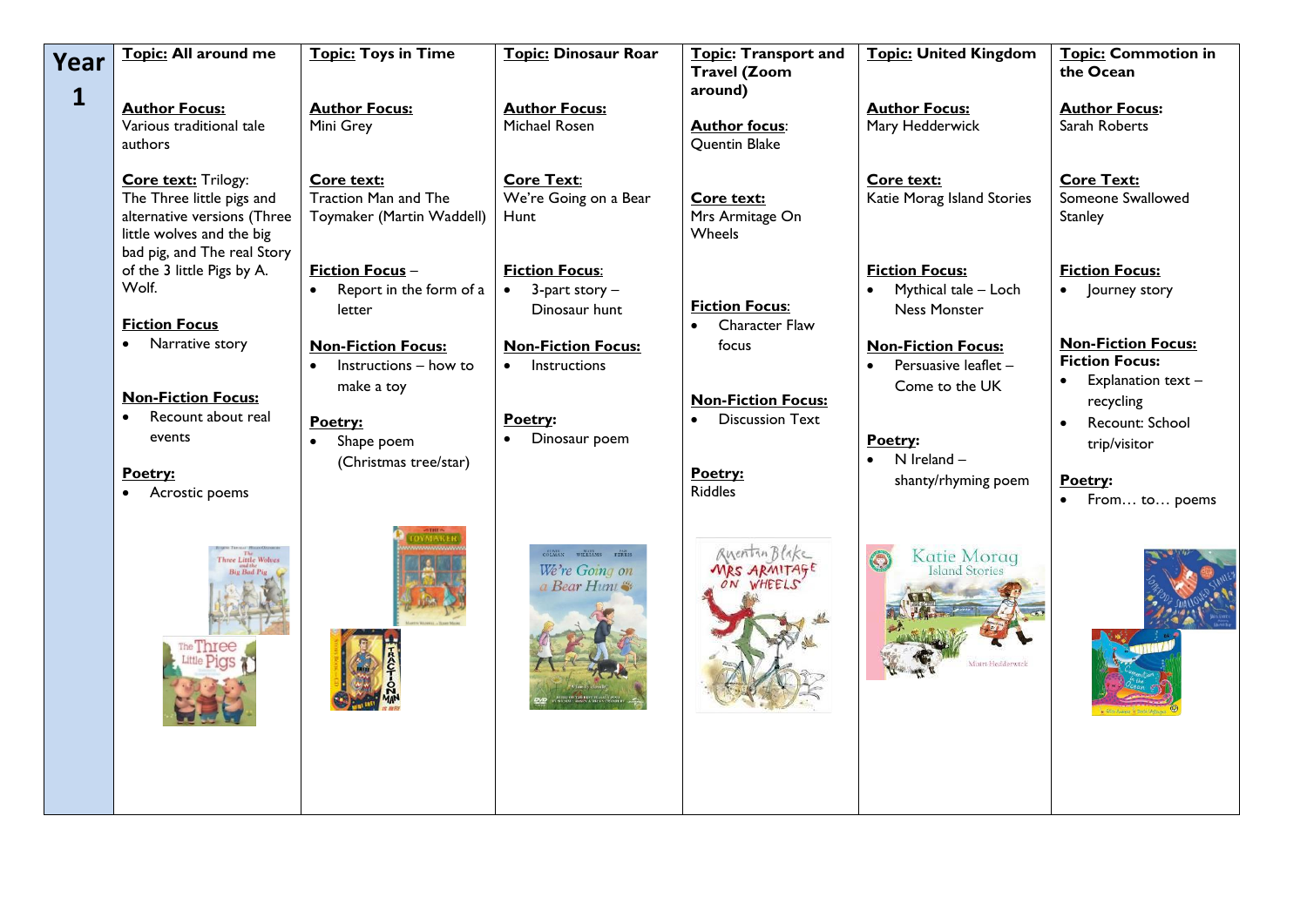| Year         | <b>Topic: Magnificent</b><br><b>Monarchs</b>                                                                                                                                                                                              | Topic: Great Fire of<br>London                                                                                                                                                                                                                                              | Topic: Our Planet                                                                                                                                                                                                                                                                                                                                                                         | Topic: Where My<br><b>Wellies Take Me</b>                                                                                                                                                                                                                                                                               | <b>Topic: Superheroes</b>                                                                                                                                                                                                                                                                              | Topic: Kenya                                                                                                                                                                                                                                                                                                                                                                 |
|--------------|-------------------------------------------------------------------------------------------------------------------------------------------------------------------------------------------------------------------------------------------|-----------------------------------------------------------------------------------------------------------------------------------------------------------------------------------------------------------------------------------------------------------------------------|-------------------------------------------------------------------------------------------------------------------------------------------------------------------------------------------------------------------------------------------------------------------------------------------------------------------------------------------------------------------------------------------|-------------------------------------------------------------------------------------------------------------------------------------------------------------------------------------------------------------------------------------------------------------------------------------------------------------------------|--------------------------------------------------------------------------------------------------------------------------------------------------------------------------------------------------------------------------------------------------------------------------------------------------------|------------------------------------------------------------------------------------------------------------------------------------------------------------------------------------------------------------------------------------------------------------------------------------------------------------------------------------------------------------------------------|
| $\mathbf{2}$ | <b>Author focus:</b><br>Francesca Simon<br><b>Core Text:</b><br>Horrid Henry Meets the<br>Queen<br><b>Fiction Focus:</b><br>Quest story 3 Part<br>Story.<br><b>Non-Fiction Focus:</b><br>Instructions<br>Poetry:<br>Recipe for Friendship | <b>Author Focus:</b><br>Sam Cunningham<br>Core text:<br>Vlad and the GFOL<br><b>Fiction Focus:</b><br>Wishing tale - King<br>Midos<br><b>Non-Fiction Focus:</b><br>Non-chronological<br>report - Firemen then<br>and now<br>Diary - Samuel Pepys<br>Poetry:<br>Dragon poems | <b>Author Focus: Gerald</b><br>Durrell<br><b>Core Text:</b><br>The Fantastic Flying<br>Journey<br><b>Fiction Focus:</b><br>5-part story journey<br>$\bullet$<br>story (setting focus) -<br>The great explorer<br><b>Non-Fiction Focus:</b><br>Persuasive letter<br>$\bullet$<br>(become explorers)<br>Non chronological<br>report - Asian<br>Animals<br><b>Poetry</b><br>Jack frost poems | <b>Author Focus:</b><br>Clare Morpurgo and<br>Michael Morpurgo<br><b>Core Text:</b><br>Where my wellies take<br>me<br><b>Fiction Focus:</b><br>Narrative writing: Mr<br>Wolf and the Enormous<br>Turnip<br><b>Non-Fiction Focus:</b><br><b>Explanation Text -</b><br>sunflowers<br>Poetry:<br>Diamante poem (1<br>week) | <b>Author Focus:</b><br>Julia Donaldson<br><b>Core Text:</b><br>The Giant and the Joneses<br><b>Fiction Focus:</b><br>Adventure story- Eliot<br>Midnight superhero<br><b>Non-Fiction Focus:</b><br>Letter<br>$\bullet$<br>Instructions - how to<br>be a superhero<br>Poetry:<br>List poem<br>$\bullet$ | <b>Author Focus:</b><br>Alexander McCall Smith<br><b>Core Text:</b><br>Akimbo Adventures<br><b>Fiction Focus:</b><br>Bringing the rain to<br>$\bullet$<br>kapiti plain by Verna<br>Aardema short model<br>innovate TBA<br><b>Non-Fiction Focus:</b><br>Recount of visit -<br>$\bullet$<br>model<br>Persuasive leaflet<br>$\bullet$<br>Poetry:<br><b>Riddles</b><br>$\bullet$ |
|              |                                                                                                                                                                                                                                           | <b>IRE OF LONDON</b>                                                                                                                                                                                                                                                        | Gerald Durrell<br><b>The</b><br>Fantastic<br><b>Flying</b><br><b>Journey</b>                                                                                                                                                                                                                                                                                                              | MORPURGO                                                                                                                                                                                                                                                                                                                | Giants<br><b>Ioneses</b><br><b>JUA DONALDSON</b>                                                                                                                                                                                                                                                       | HE NO. I LADIES' DETECTIVE AGENCY<br><b>KANNEWAX</b>                                                                                                                                                                                                                                                                                                                         |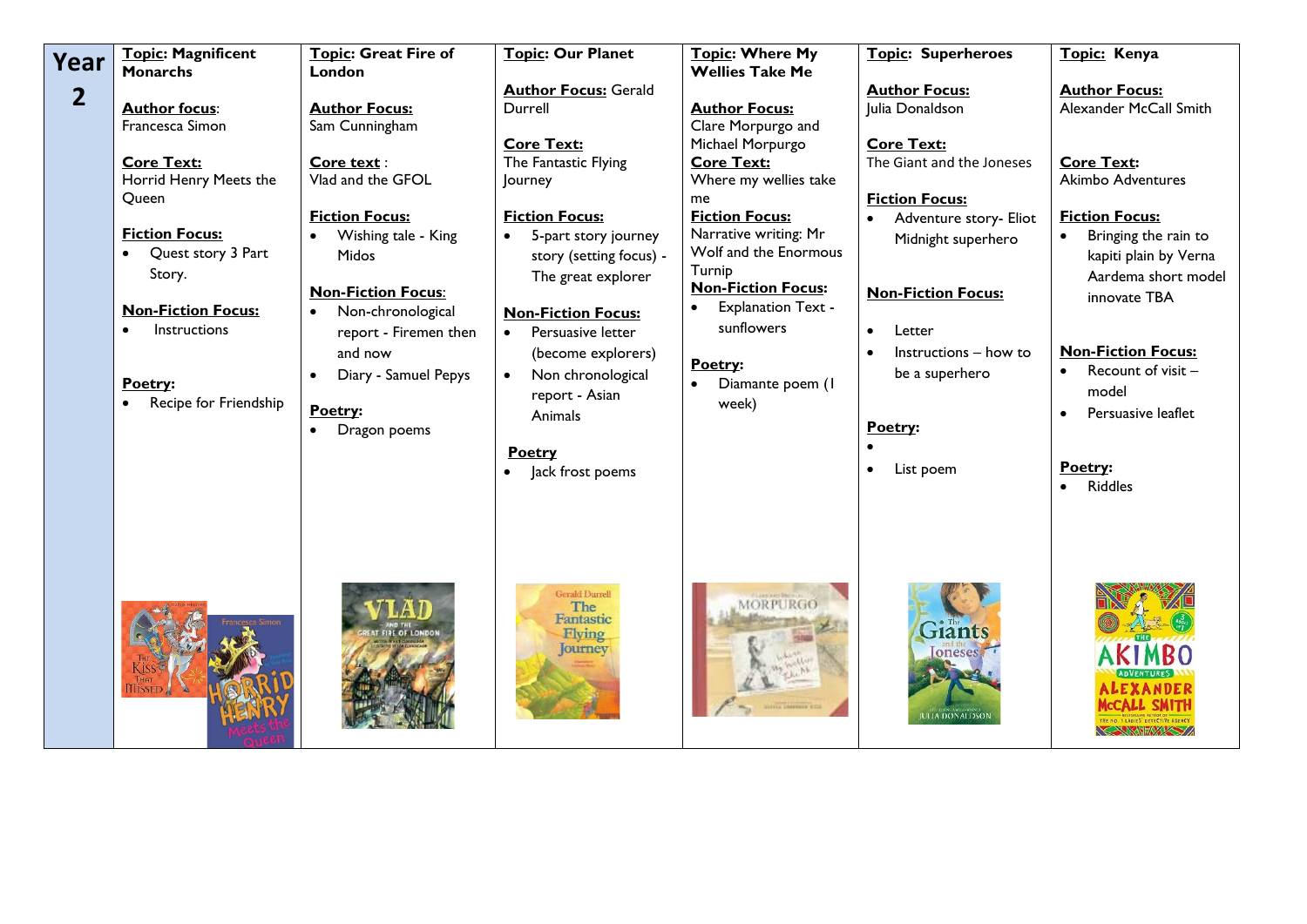| Year                    | Topic: Settlers of the<br><b>Stone, Bronze and Iron</b>                                     | Topic: Race Around<br><b>Britain</b>                                   | Topic: Europe and<br><b>France</b>                                                         | Topic: Our European<br>Neighbours                                                                   | <b>Topic: Biomes</b>                                                                                                               | <b>Topic: The Ancient</b><br><b>Greeks</b>                                                               |
|-------------------------|---------------------------------------------------------------------------------------------|------------------------------------------------------------------------|--------------------------------------------------------------------------------------------|-----------------------------------------------------------------------------------------------------|------------------------------------------------------------------------------------------------------------------------------------|----------------------------------------------------------------------------------------------------------|
| $\overline{\mathbf{3}}$ | Age                                                                                         |                                                                        |                                                                                            |                                                                                                     |                                                                                                                                    |                                                                                                          |
|                         | <b>Author Focus:</b><br>Kathleen Fidler                                                     | <b>Author Focus:</b><br>Roald Dahl                                     | <b>Author Focus:</b><br><b>Brothers Grimm</b>                                              | <b>Author Focus:</b><br><b>Ben Miller</b>                                                           | <b>Author Focus:</b><br>Peter Brown                                                                                                | <b>Author Focus:</b><br>Pamela Butchart                                                                  |
|                         | Core text:<br>The Boy with the Bronze<br>Axe                                                | Core text:<br>The BFG                                                  | Core text:<br>The Brothers Grimm Fairy<br><b>Tales</b>                                     | Core text:<br>The Day I Fell into a<br>Fairy Tale                                                   | Core text:<br>The Wild Robot                                                                                                       | Core text:<br>Icarus was Ridiculous                                                                      |
|                         | <b>Fiction Focus:</b><br>Story (Perspective)<br>$\bullet$                                   | <b>Fiction Focus:</b><br>Story (Adventure)                             | <b>Fiction Focus:</b><br>Story (Warning)                                                   | <b>Fiction Focus:</b><br>Story (Portal)<br>$\bullet$                                                | <b>Fiction Focus:</b><br>Story (Suspense)                                                                                          | <b>Fiction Focus:</b><br>Story (Quest)                                                                   |
|                         | <b>Non-Fiction Focus:</b><br>Information text (Fact<br>File)<br>Recount (Blog)<br>$\bullet$ | <b>Non-Fiction:</b><br>Recount (Diary)<br>$\bullet$<br>Discussion text | <b>Non-Fiction Focus:</b><br><b>Persuasive Text</b><br>$\bullet$<br><b>Discussion Text</b> | <b>Non-Fiction Focus:</b><br><b>Information Text</b><br>(Travel Guide)<br>Instructions<br>$\bullet$ | <b>Non-Fiction Focus:</b><br>Explanation text<br>$\bullet$<br>(compared to<br>instructions)<br><b>Persuasive Text</b><br>$\bullet$ | <b>Non-Fiction Focus:</b><br><b>Information Text</b><br>$\bullet$<br><b>Discussion Text</b><br>$\bullet$ |
|                         | Poetry:<br>Kenning Poem                                                                     | Poetry:<br>Poem (Onomatopoeia)<br>$\bullet$                            | Poetry:<br>Poem (Narrative)<br>$\bullet$                                                   | Poetry:<br>Poem (Acrostic)<br>$\bullet$                                                             | Poetry:<br>Poem (Suspense)<br>$\bullet$                                                                                            | Poetry:<br>Poem (Rhyming)<br>$\bullet$                                                                   |
|                         |                                                                                             |                                                                        | Illustrated<br>Grimm's<br>airy Tales                                                       | <b>BEN MILLER</b><br><b>MAGICAL ADVENTURE Sunday Expr</b>                                           | <b>ETER BROW!</b>                                                                                                                  |                                                                                                          |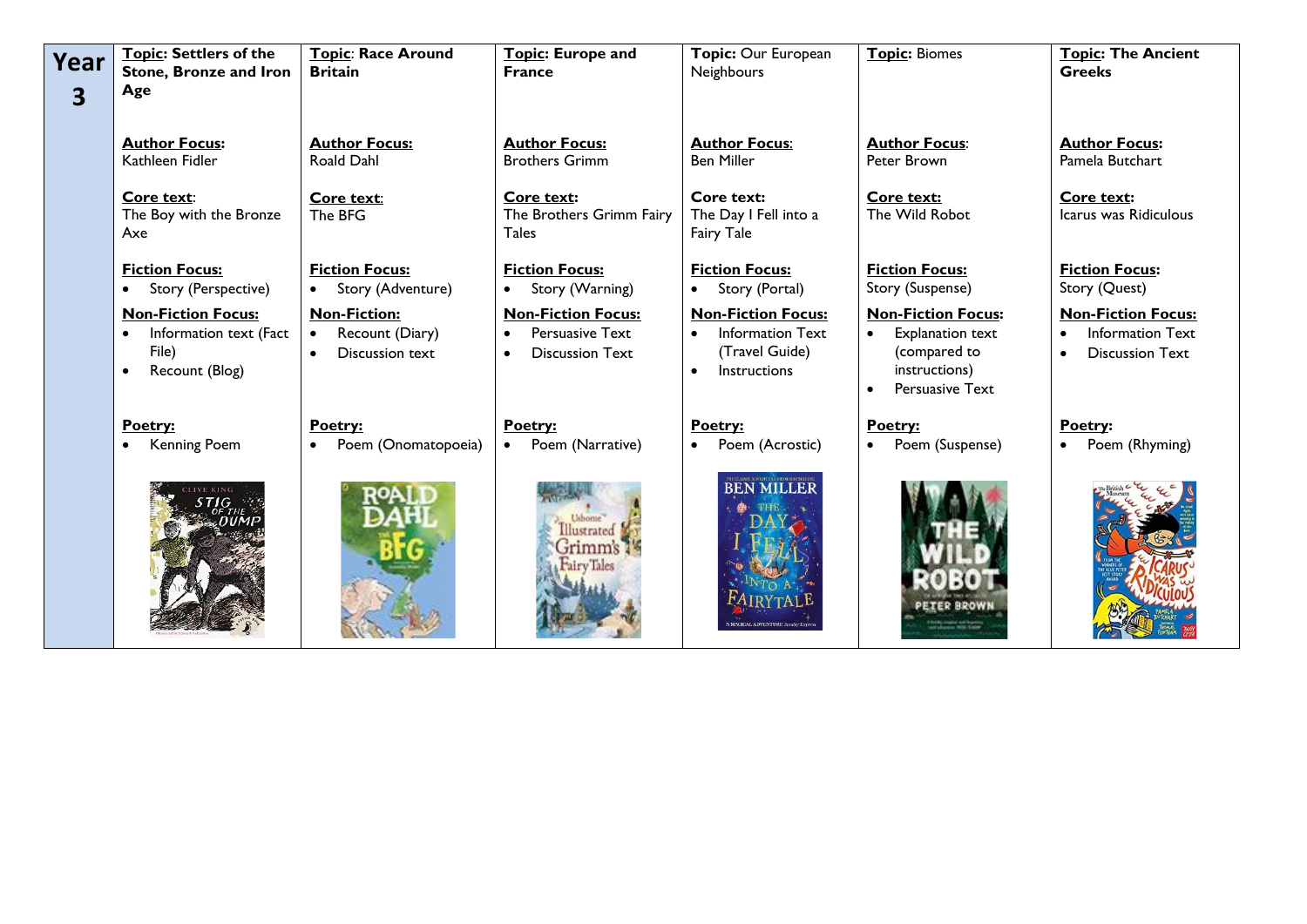| Year | Topic: Roman<br><b>Invasions</b>                                                                                                                                                                                  | Topic: Mayan<br>Civilisation                                                                                                              | <b>Topic: The Amazon</b>                                                                                                                | <b>Topic: The Amazon</b>                                                                                                                             | Topic: The Maya                                                                                                                                                                 | <b>Topic: The USA</b>                                                                                                                                                                                       |
|------|-------------------------------------------------------------------------------------------------------------------------------------------------------------------------------------------------------------------|-------------------------------------------------------------------------------------------------------------------------------------------|-----------------------------------------------------------------------------------------------------------------------------------------|------------------------------------------------------------------------------------------------------------------------------------------------------|---------------------------------------------------------------------------------------------------------------------------------------------------------------------------------|-------------------------------------------------------------------------------------------------------------------------------------------------------------------------------------------------------------|
| 4    | <b>Author Focus:</b><br>E.B. White<br>Core text:<br>Charlotte's Web<br><b>Fiction Focus:</b><br>Adventure narrative<br>(character)                                                                                | <b>Author Focus:</b><br>C. S Lewis<br>Core text:<br>The Lion, the Witch<br>and the Wardrobe<br><b>Fiction Focus:</b><br>Portal (settings) | <b>Author Focus:</b><br>Katherne Rundell<br>Core text:<br>The Explorer<br><b>Fiction Focus:</b><br>Warning Tale (plot and<br>paragraph) | <b>Author Focus:</b><br>Piers Torday<br><b>Core Text:</b><br>The Last Wild<br><b>Fiction Focus:</b><br>Quest tale<br>$\bullet$<br>(Suspense writing) | <b>Author Focus:</b><br>Onjali Q. Rauf<br>Core text:<br>The Boy at the Back of the<br><b>Class</b><br><b>Fiction Focus:</b><br>Meeting tale: first day of<br>school (character) | <b>Author Focus:</b><br>Christine Day<br>Core text:<br>I Can Make This Promise<br><b>Fiction Focus:</b><br>Finding tale (plot and<br>$\bullet$<br>paragraph)<br>Fictional recount<br>$\bullet$<br>(letters) |
|      | <b>Non-Fiction Focus:</b><br>Online report: The<br><b>Battle of Watling</b><br><b>Street</b><br>Online encyclopaedia<br>entry - How rotten<br>were the Romans?<br>Poetry:<br>I am Boudicca<br>(Repetitive poetry) | <b>Non-Fiction</b><br>Focus:<br>Explanation<br>$\bullet$<br>text<br>Non<br>chronologic<br>al report.<br><b>Persuasive Advert</b>          | <b>Non-Fiction:</b><br><b>Discussion text</b><br>Journal Recount of Fred from<br>Explorer<br>Poetry:<br>Animal                          | <b>Non-Fiction Focus:</b><br>Explanation: how<br>paper is made<br>Persuasive writing:<br>protecting the<br>rainforest                                | <b>Non-Fiction Focus:</b><br>• Non-chronological<br>report: Maya<br>Recount<br>$\bullet$<br>Poetry:<br>ABAB rhyming poem:<br>an ode to sound                                    | <b>Non-Fiction Focus:</b><br>Persuasive leaflet of<br>going to America<br>Poetry:<br>Limericks                                                                                                              |
|      | charlottes                                                                                                                                                                                                        | The Lion, the Witch<br>and the Wardrobe                                                                                                   |                                                                                                                                         | PIERS TORDAY                                                                                                                                         |                                                                                                                                                                                 | <b>CHRISTINE DAY</b><br>I CAN MAKE                                                                                                                                                                          |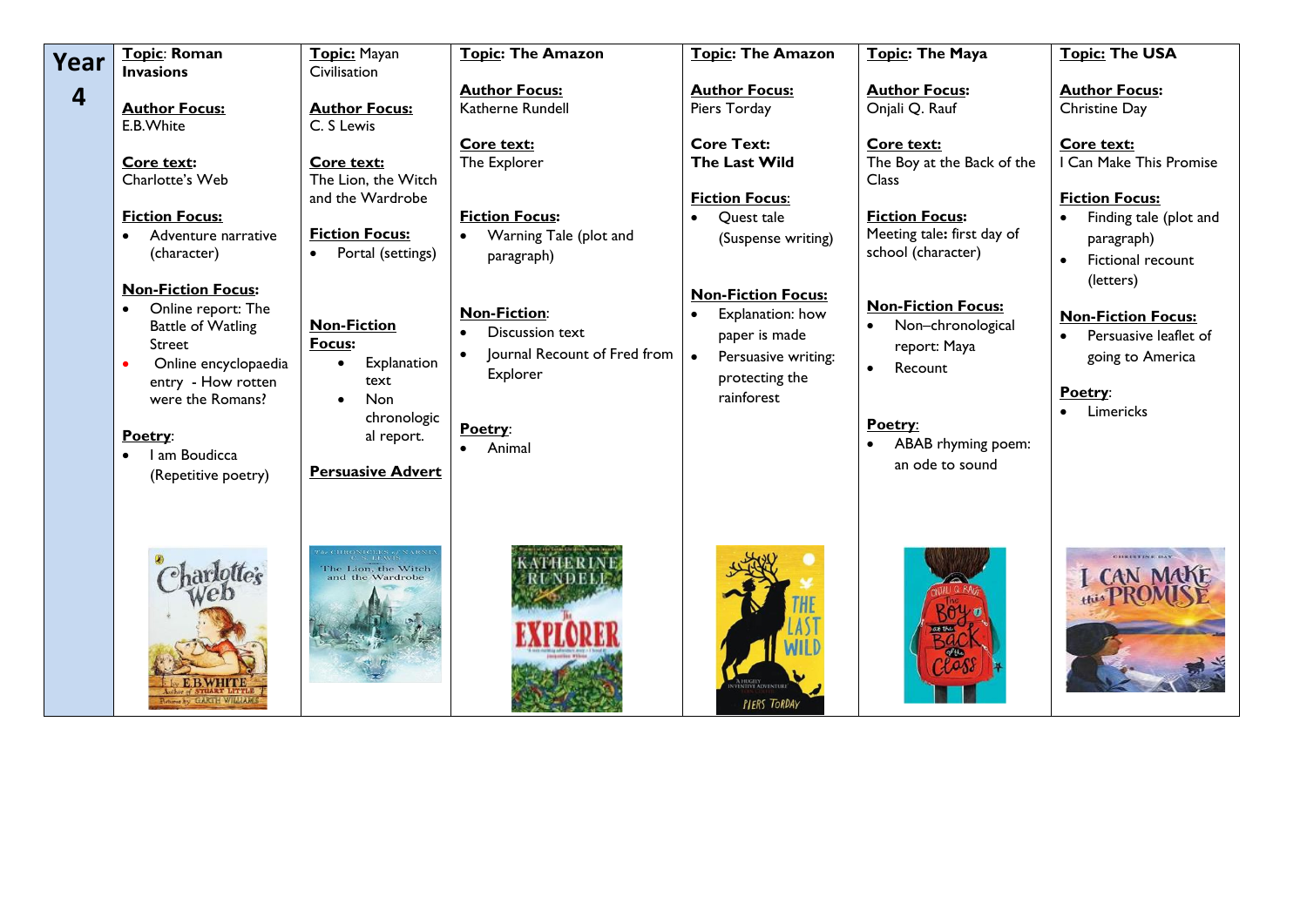| Year<br>5 | <b>Topic: British</b><br><b>Invaders: Romans</b><br>and Saxons<br><b>Author:</b><br>Kevin Crossley-<br><b>Holland &amp; Charles</b><br>Keeping<br><b>Core Text:</b><br>Beowulf<br><b>Fiction Focus:</b><br>Defeating the<br>$\bullet$<br>beast story<br><b>Non-Fiction Focus:</b><br><b>Balanced Argument</b><br>"How dark were the | Topic: British<br><b>Invaders: Saxons and</b><br>Romans<br><b>Author Focus:</b><br>Neil Gaiman<br><b>Core Text:</b><br>Odd and the frost giants<br><b>Fiction Focus:</b><br>Mystery story -<br>$\bullet$<br>setting, atmosphere<br>and suspense<br><b>Non-Fiction Focus:</b><br>Recount:<br>$\bullet$ | Topic: Survival Under the<br><b>Stars</b><br><b>Author Focus:</b><br>Michael Morpurgo<br><b>Core Text: Kensuke's</b><br>Kingdom<br><b>Fiction Focus:</b><br>Asian Myths and Legends<br>$\bullet$<br>(Plot and atmosphere)<br><b>Non-Fiction Focus:</b><br>Non-Chronological Report:<br>$\bullet$<br>Kensuke's Island (travel<br>guide) | Topic: Asia: Volcanoes<br>and Earthquakes<br><b>Author Focus:</b><br>Nizrana Farook<br><b>Core Text:</b><br>The Girl Who Stole an<br>Elephant<br><b>Fiction Focus:</b><br><b>Rescue Tale</b><br>$\bullet$<br>(Setting and plot)<br><b>Non-Fiction Focus:</b><br><b>Biographical Recount</b><br>$\bullet$ | <b>Topic: Ancient</b><br><b>Islamic Civilisation:</b><br><b>Baghdad</b><br><b>Author Focus:</b><br>Quentin Blake<br><b>Core Text:</b><br>Sinbad the Sailor<br><b>Fiction Focus:</b><br>Warning Tale -<br>$\bullet$<br>dialogue and<br>setting<br><b>Non-Fiction focus:</b><br>News recount -<br>$\bullet$<br>Sinbad's Voyages | Topic: Industrial<br><b>Revolution: Hastings</b><br><b>Author Focus:</b><br>Peter Bunzl<br><b>Core Book:</b><br>Cogheart<br><b>Fiction Focus:</b><br>covered in poetry<br>$\bullet$<br><b>Non-Fiction focus:</b><br>Discussion/Balanced<br>$\bullet$<br>Argument - The industrial<br>revolution benefitted<br>everyone. Do you agree?<br>Persuasive Writing -<br>$\bullet$<br>Mechanicals advert |
|-----------|-------------------------------------------------------------------------------------------------------------------------------------------------------------------------------------------------------------------------------------------------------------------------------------------------------------------------------------|-------------------------------------------------------------------------------------------------------------------------------------------------------------------------------------------------------------------------------------------------------------------------------------------------------|----------------------------------------------------------------------------------------------------------------------------------------------------------------------------------------------------------------------------------------------------------------------------------------------------------------------------------------|----------------------------------------------------------------------------------------------------------------------------------------------------------------------------------------------------------------------------------------------------------------------------------------------------------|-------------------------------------------------------------------------------------------------------------------------------------------------------------------------------------------------------------------------------------------------------------------------------------------------------------------------------|--------------------------------------------------------------------------------------------------------------------------------------------------------------------------------------------------------------------------------------------------------------------------------------------------------------------------------------------------------------------------------------------------|
|           | Dark Ages?"<br>Poetry:<br><b>Free Verse</b><br>$B$ eowulf                                                                                                                                                                                                                                                                           | Historical<br>Journals<br>Persuasive<br>Speeches-<br>How vicious we<br>the Vikings?<br>NEIL GAIMAN<br>ODD<br><b>ND THE</b><br><b>FROST GIANTS</b>                                                                                                                                                     | Organisational features and<br>Formal Register.<br>Poetry:<br><b>Book Focus: Spaced Out</b><br>James Carter, Brian Moses &<br><b>Various Poets</b>                                                                                                                                                                                     | <b>Explanation Text</b><br>$\bullet$<br>(How Volcanoes<br>form)                                                                                                                                                                                                                                          | <b>Non</b><br>$\bullet$<br>Chronological<br>Report:<br>Encyclopaedia<br>Entry on 1000AD<br>Baghdad<br>Guestin Real of                                                                                                                                                                                                         | Poetry:<br>Ballads (alliteration and<br>$\bullet$<br>hyperbole)<br>OGHFAR                                                                                                                                                                                                                                                                                                                        |